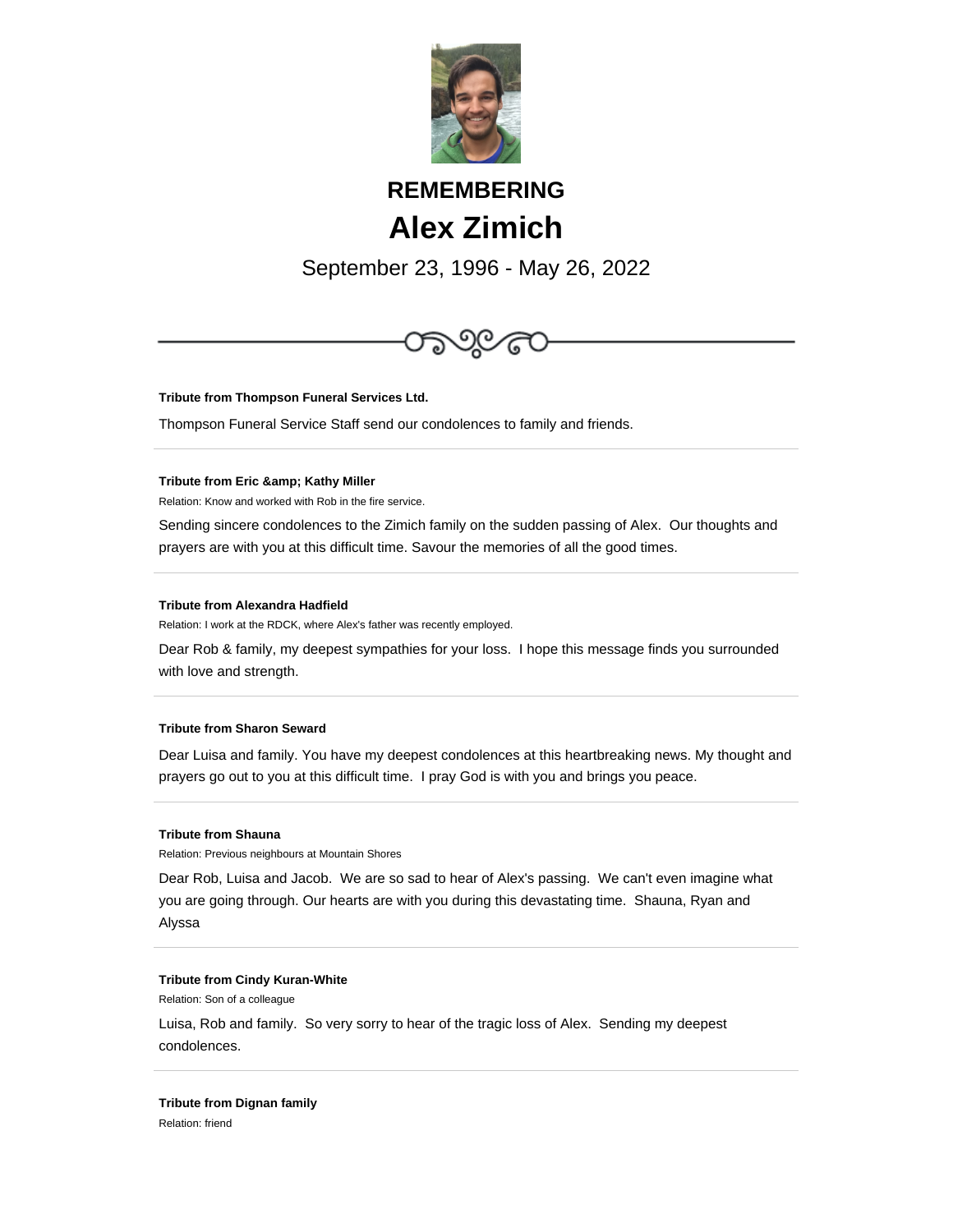Dear Zimich family, we send our love and most heartfelt prayers. Alex was a beacon of light to those who were lucky enough to know him. He was a sweet and considerate young man. Alex's positive energy and bright smile will forever continue to shine in the hearts of the so many, whose lives he has touched. God Bless

### **Tribute from Bruce Gelhorn**

Rob and Luisa,

There are no words to describe the loss and sorrow you must be going through. I cannot imagine the pain of losing Alex. My thoughts and prayers are with you and your family as you navigate this difficult time. I will not be able to attend the service for Alex on Saturday, but please know I am thinking of you. Take Care,

Bruce Gelhorn

## **Tribute from Whitehorse Fire Local 2217**

Relation: Past friends and co-workers of Rob

It is with a heavy heart that all of your family at Whitehorse Fire Local 2217 send condolences to you and your family. Words can not really express the pain that is felt by all who knew Alex. He shall be greatly missed, but never forgotten. Rest in Peace Alex, we will always remember how proud Rob and Luisa were to introduce you to all their Yukon friends.

## **Tribute from Darby McAsey**

Relation: Friend of his parents

Rob, Luisa, and family, I am so very sorry for the heartbreaking loss of your dear Alex. Sending you so much love and praying for your peace and comfort.

#### **Tribute from Colleen Irvine**

Relation: Friend Dear Rob, Luisa, & Jake Where ever a beautiful soul has been, there is a trail of beautiful memories. We are so sorry for your loss. Colleen & Dave Irvine

#### **Tribute from Kevin Robb and Amber Unger**

Relation: Coworker/Friend

Deepest condolences to you and your family for your loss. We will be thinking of you during this difficult time.

#### **Tribute from Trudi and Al Charest**

Rob and Luisa. You have been in our thoughts since we heard. We can't even imagine what you going through. Saying prayers to give you strength.

## **Tribute from Colin and Roxanne Rootes**

Dear Rob, Luisa and Jake You and your loved ones have been in our hearts and prayers since we